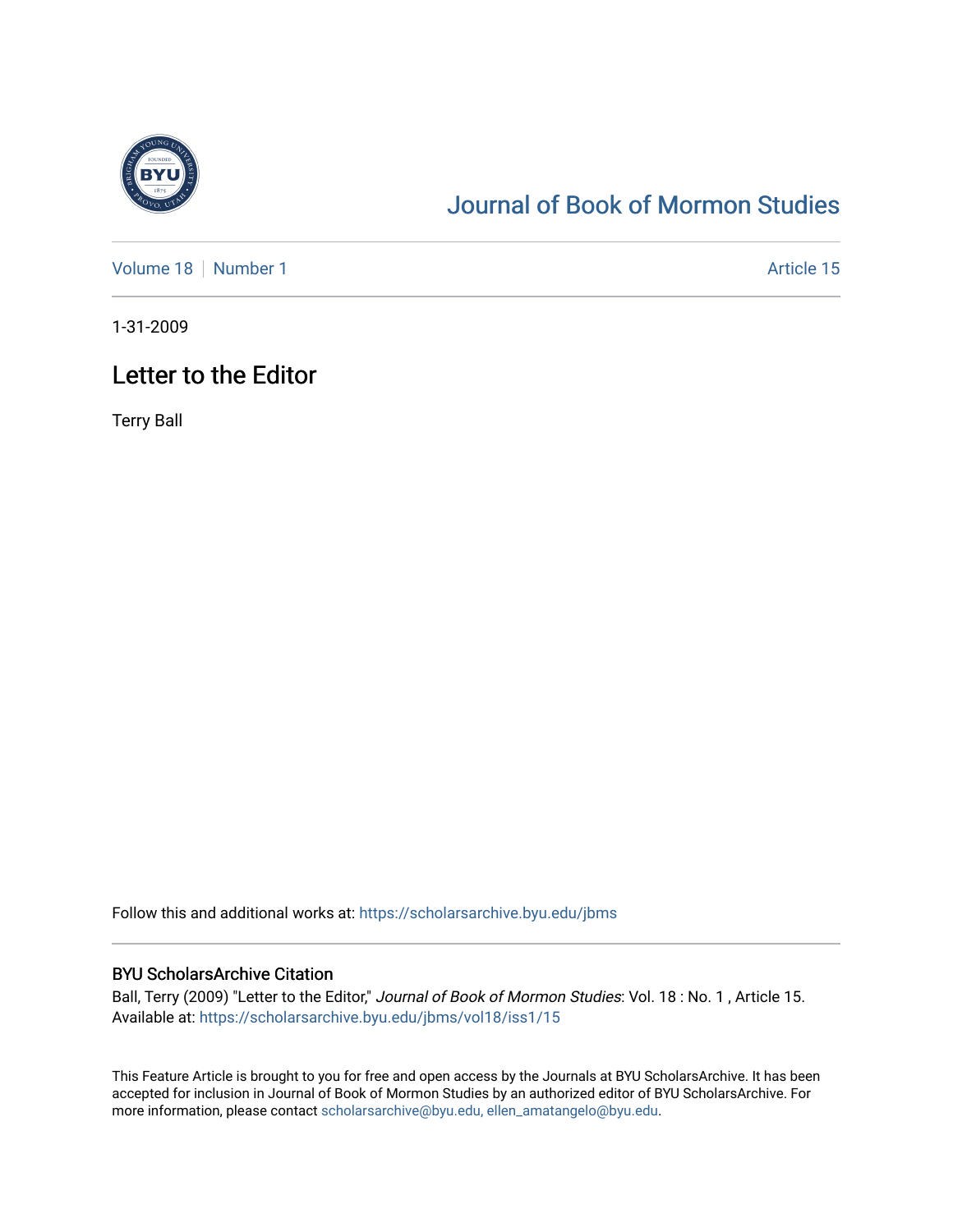

NEAL A. MAXWELL INSTITUTE FOR RELIGIOUS SCHOLARSHIP

BRIGHAM YOUNG UNIVERSITY . PROVO, UTAH

- **Title** Letter to the Editor
- Terry Ball **Author(s)**
- *Journal of the Book of Mormon and Other Restoration*  **Reference** *Scripture* 18/1 (2009): 56–57.
	- 1948-7487 (print), 2167-7565 (online) **ISSN**
	- Abstract A critique of Warren Aston's "Identifying Our Best Candidate for Nephi's Bountiful," published in volume 17/1–2 of the *Journal of the Book of Mormon and Restoration Scripture.*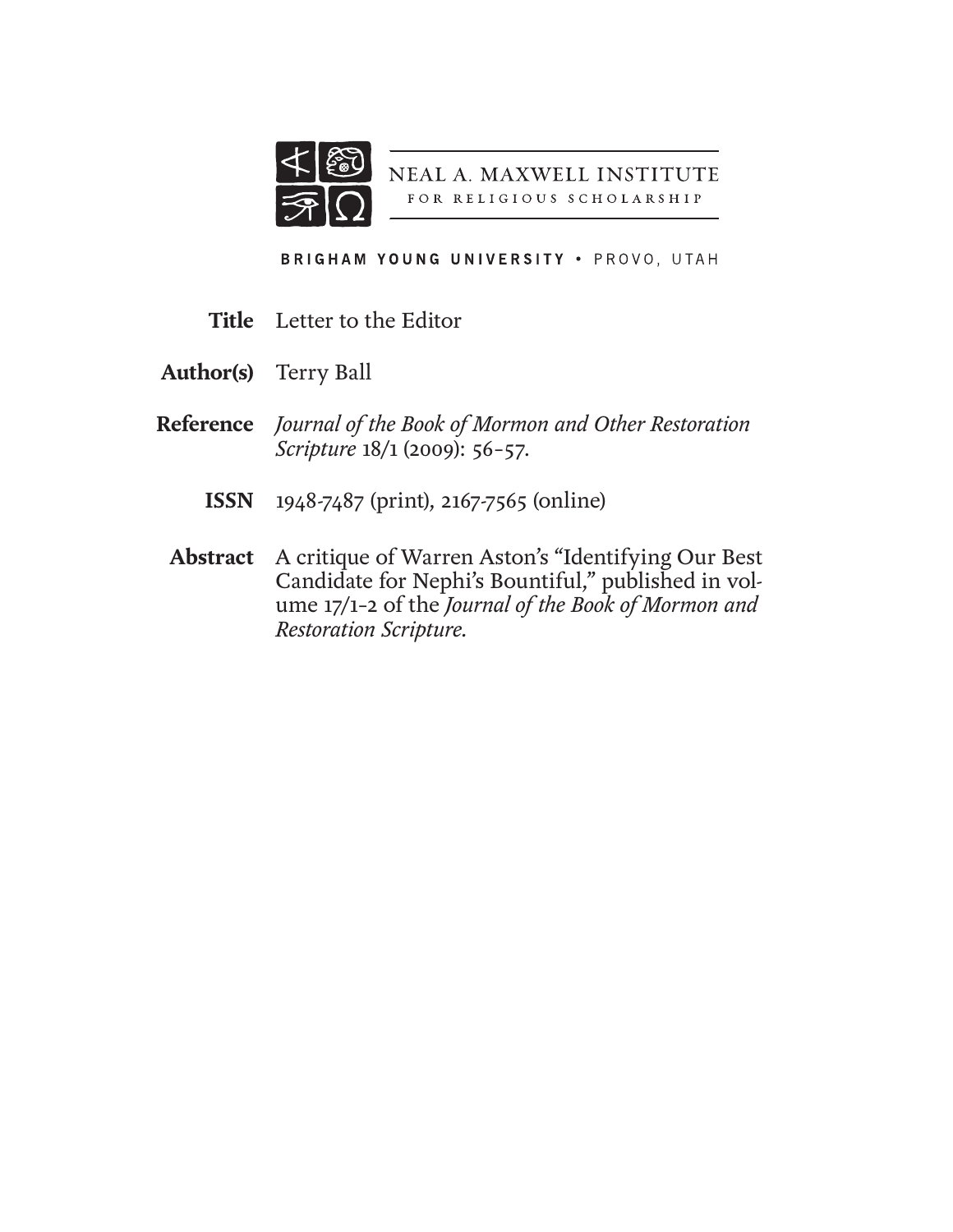# Letter to the Editor

Dear Editor,

I read with interest Warren Aston's "Identifying Our Best Candidate for Nephi's Bountiful" published in volume 17/1–2 of the *Journal of the Book of Mormon and Restoration Scripture.* I appreciate Aston's passion for the research and am impressed by the level of expertise he has gained for the avocation. As an archaeobotanist who has studied the flora of Dhofar and made extensive field collections in the region, I would like to offer a differing perspective on a few points made by Aston in his article.

Dhofar currently supports approximately 775 species of plants, which represents about 65 percent of the total floristic diversity of Oman. Naturally, many of these taxa have been introduced since Nephi's time. Being ecologically isolated, the region has a surprisingly high degree of endemism (taxa unique to the region). Six to seven percent, about 50 taxa among the local flora, grow only in Dhofar. There are even two genera, *Cibirhiza* (Asclepiadaceae) and *Dhofaria* (Capparaceae), each containing a single species, that are exclusive to Dhofar. Two other genera, *Bentia* (Acanthaceae) and *Xerotia* (Caryophyllaceae), are restricted to Dhofar and its adjoining areas in Yemen. These four genera, plus one other, *Centaurothamnus* (Asteraceae), which is restricted to Yemen, comprise the only endemic plant genera in the whole of Arabia.

While most of Dhofar is dominated by desert vegetation, along the coastal region a unique combination of climate and topography give rise to several distinct vegetative zones: (1) the Coastal Plain, which is characterized as a semi-desert grassland with widely scattered acacia trees; (2) the Escarpment Mountains, dominated by a deciduous tropical forest; (3) the Summit Plateau, which supports a narrow band of savanna; and (4) the Interior Desert, which supports a relatively sparse cover of desert adapted trees, shrubs, and herbs.<sup>1</sup>

Aston feels that the larger species of trees indigenous to the Coastal Plain and Escarpment Mountains zones of Dhofar would have provided adequate timber for ship building, or perhaps as

he suggests, raft building. I am not as convinced of this conclusion as is Aston. The largest tree of Dhofar, the Vast Fig (*Ficus vasta*), along with the other large indigenous fig taxa, *F. sycomorus*, *F. cordata salicifolia*, and *F. lutea,* all produce a wood that is too soft, heavy, and porous to withstand the rigors of a transoceanic crossing, though the wood is suitable and has been used in the Dhofar region for building ship infrastructure not exposed to the elements.2 There are a few *Acaia* taxa that produce a harder wood, such as *Acaia nilotica*, *A. senegal*, *A. etbaica*, and *A. latea,* but only *A*. *nilotica* and *A. senegal* reach any appreciable size, and they, like their smaller relatives, produce a wood that is too branched and gnarled for large raft logs or ship planks and timbers. The branches of some *Acacia*  taxa could and have been used, however, for building ship ribs and infrastructures.<sup>3</sup> Other large Dhofar taxa are equally as unsuitable for the task of providing planking for ships or logs for a large raft. The very rare Baobab (*Adansonia digitata*) produces a wood far too soft for the task. The endemic *Anogeissus dhofarica* is too branched and small to be of use as is the Christ-thorn (*Ziziphus spinachristi*) and the legume *Delonix elata*. The Tamarind (*Tamarindus indica*) is a larger tree that produces a better grade of wood than most of the above, but it is a native of tropical Africa that may not have been introduced until after Lehi's family left the area.<sup>4</sup> Moreover, while Tamarind wood is prized for tooland cabinet making, it has not historically been used for shipbuilding. $5$  In the words of maritime historian Dionisius A. Agius, "Timber for shipbuilding was always lacking in the Arabian/Persian Gulf and shipwrights had to look for good wood to build larger vessels."6 Another maritime historian, George Faldo Hourani, echoes Agius's opinions, "Arabia does not and never did produce wood suitable for building strong seagoing ships."7

Accordingly, I would suggest that while it may be tenable, especially with the hand of God involved, to construct a ship or raft using only wood from trees indigenous to Dhofar, it is equally if not more tenable that Nephi used imported wood,